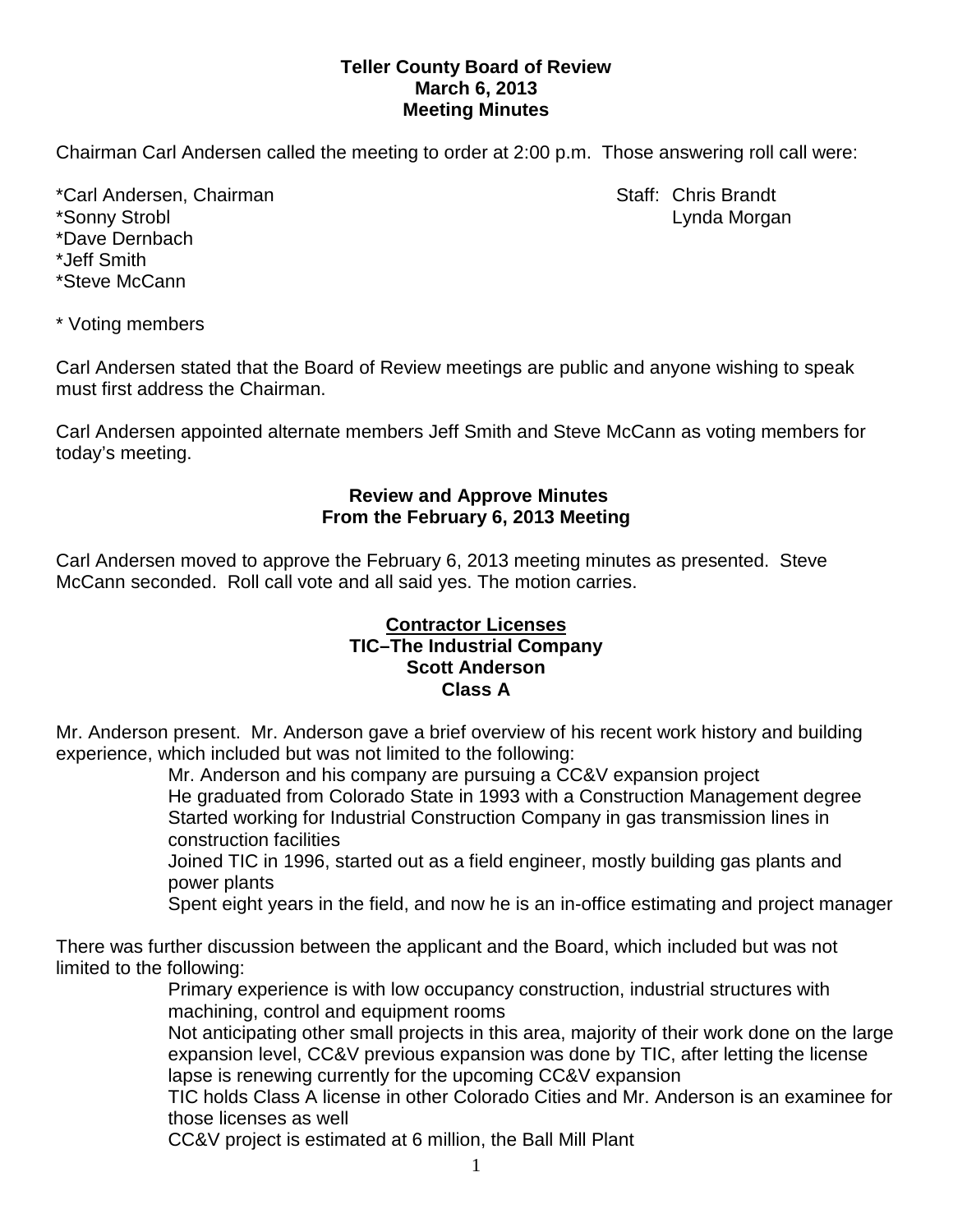Carl Andersen opened this matter up for public comment. No public comment. Close public comment.

Chris Brandt indicated that everything was in order with the State.

Jeff Smith moved to grant TIC–The Industrial Company, with Scott Anderson as the examinee, a Class A License. Dave Dernbach seconded. Roll call vote and all said yes. The motion carries.

# **Modular Space Corporation Kevin M Ellis Class B**

Mr. Ellis present. Mr. Ellis gave a brief overview of his recent work history and building experience, which included but was not limited to the following:

> Mr. Ellis and his company are planning on doing projects at CC&V Mine, three modular buildings

> His construction experience started back in the late 80's with residential experience Moved to Colorado in 1990 and built custom homes, in 1995 started building in Denver, starting with a multifamily commercial project as a superintendent for General **Contractor**

Mr. Ellis built over 300 homes between 2003 and 2007

Joined Stafford Construction in 2007doing commercial work, such as Tenant Finish and ground up projects like gas stations, medical buildings, and schools

Mr. Ellis is new to Modular Space Corporation, he has been with the company for 1

year, however already worked on projects in Nebraska, Montana, and Utah Three modular buildings will be used as offices at the Mine

There was further discussion between the applicant and the Board, which included but was not limited to the following:

> Modular buildings set on engineered pier tie foundations, with vaults, power poles and underground trenches

MOD Space specializes in modular buildings that can get rather large, up to three story construction

Carl Andersen opened this matter up for public comment. No public comment. Close public comment.

Chris Brandt indicated that everything was in order with the State.

Sonny Strobl moved to grant Modular Space Corporation, with Kevin M Ellis as the examinee, a Class B License. Jeff Smith seconded. Roll call vote and all said yes. The motion carries.

# **3G Construction Mike Trichak Class C**

Mr. Trichak present. Mr. Trichak gave a brief overview of his recent work history and building experience, which included but was not limited to the following:

Mr. Trichak has an opportunity to complete a project for a previous client, Sundance Town Homes with ten lots, starting out with one unit and potentially totaling 20 units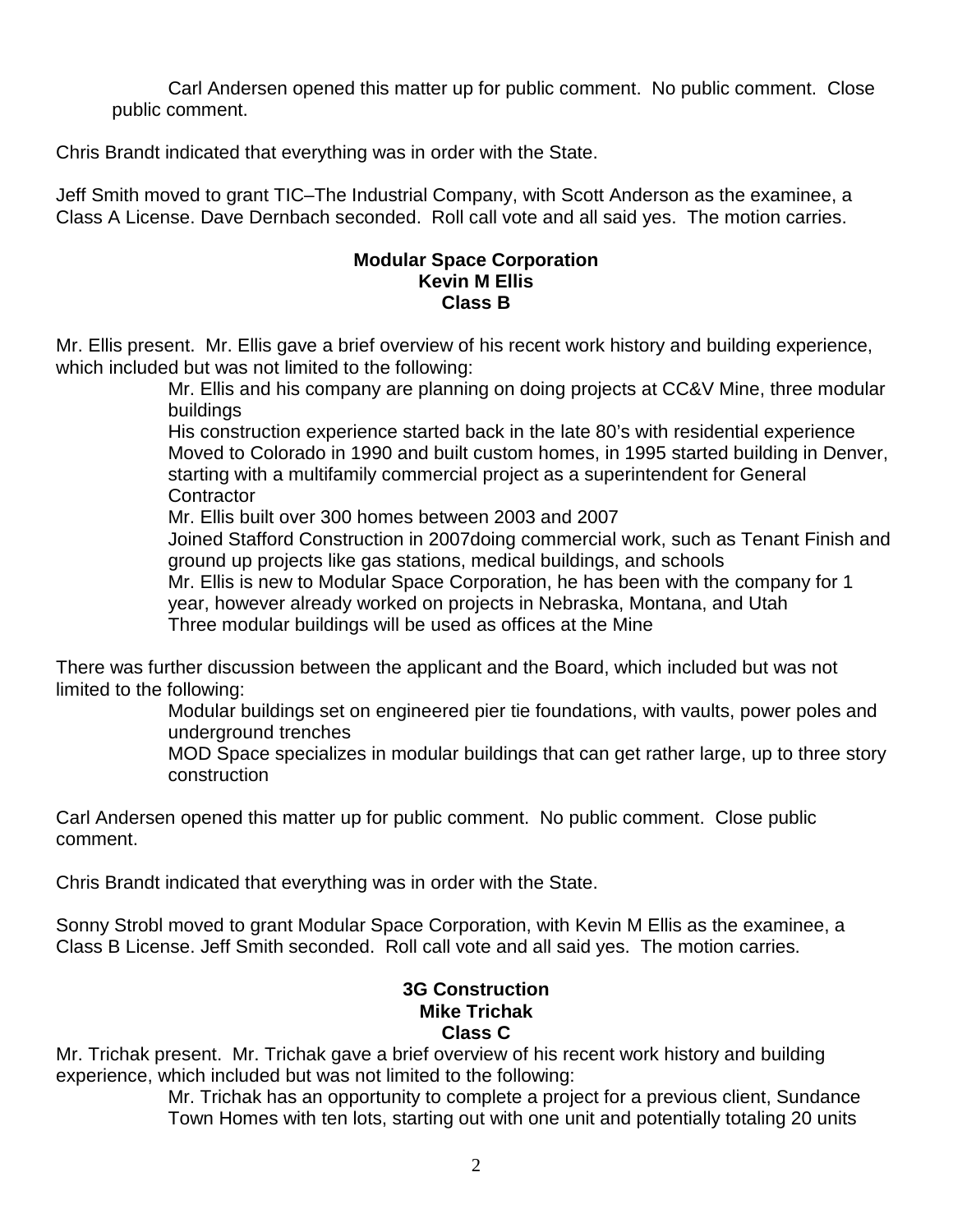He is a third generation general contractor, moved to Colorado in 1993, completed many remodels, additions and built over 100 single family residences in El Paso County

There was further discussion between the applicant and the Board, which included but was not limited to the following:

Company has two divisions: one focuses on foreclosed homes and another on remodels, additions and bigger projects

Lynda Morgan provided the Board with three new letters of reference would have received after the packets were made

Recently has done a lot of remodels, additions, and garages; however the company is very excited to get back to ground up construction of single family residences The units for Sundance Townhomes consist of two unit buildings and that is going to be carried over throughout all the lots

Carl Andersen opened this matter up for public comment. No public comment. Close public comment.

Chris Brandt indicated that there is a discrepancy between the company's name and the State's registration.

Mr. Trichak stated that his company went on the state's website and added 3G Construction as a trade name, and he will e-mail that information to the building department as soon as he can.

Jeff Smith moved to grant 3G Construction, with Mike Trichak as the examinee, a Class C License, with a condition that a proper conformation of the trade name be provided to Teller County. Steve McCann seconded. Roll call vote and all said yes. The motion carries.

## **Galiant Homes, LLC Stephen Miller Class C**

Mr. Miller present. Mr. Miller gave a brief overview of his recent work history and building experience, which included but was not limited to the following:

Mr. Miller is expanding his business to surrounding areas of those covered by the Pikes Peak Regional Building Department

For the last 9 years he has been working with a few national general contractors; he worked for Centex Homes worked in DC and Maryland area as a field manager and later as a project manager, building single family and multifamily units

Also worked for Baffle Beady Construction in Colorado as a project manager, building duplex and quadruplex type homes

Recently Mr. Miller opened his own business

There was further discussion between the applicant and the Board, which included but was not limited to the following:

Mr. Miller spent twelve years in the military, during that time he worked for himself doing remodels

He holds a Class C license in El Paso County since last fall

Mr. Miller has done three custom residences, two in DC and one in Colorado, the homes ranged from 5300 to 6300 sq. ft.